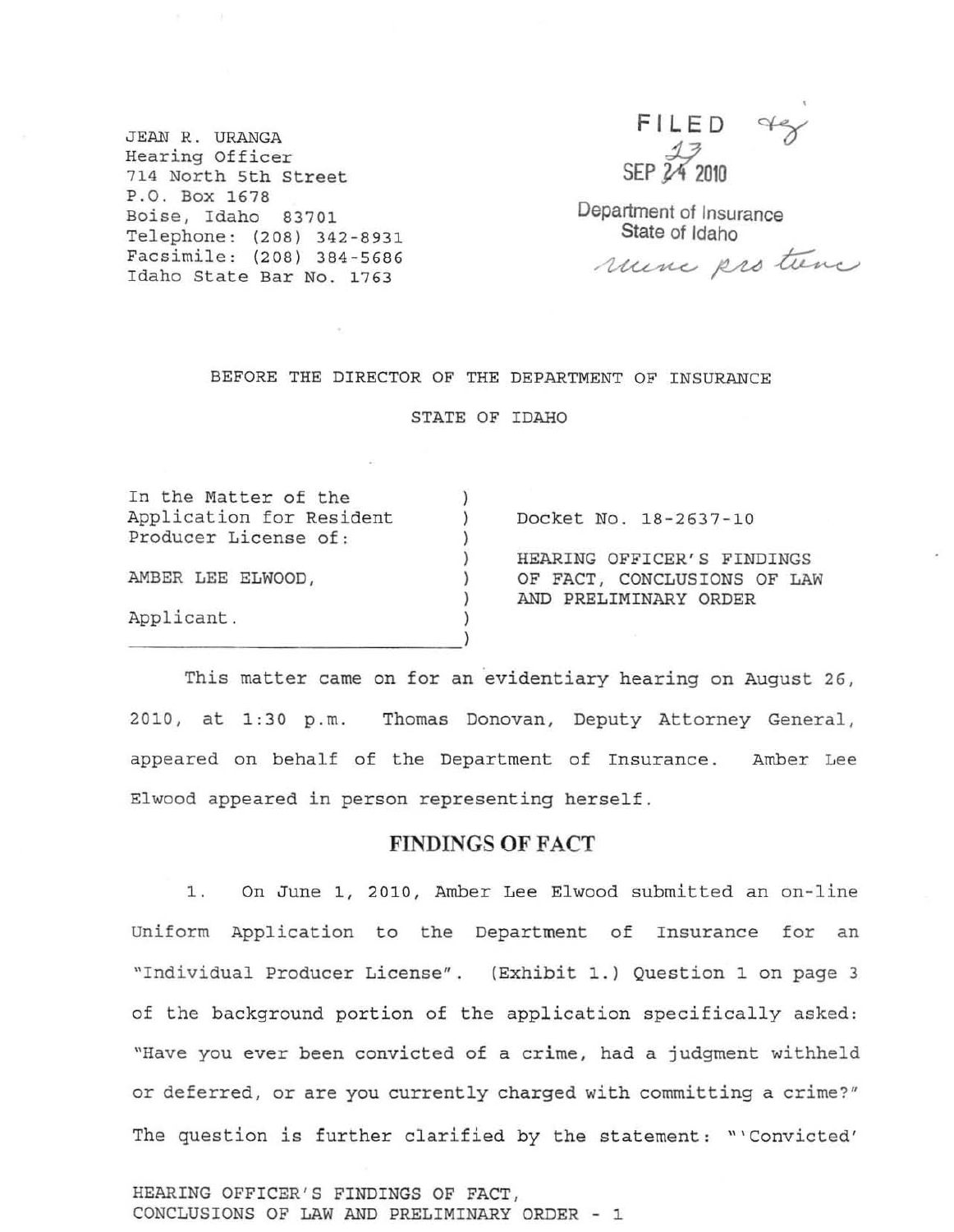includes, but is not limited to, having been found guilty by verdict of a judge or jury, having entered a plea of guilty or nolo contendre , or having been given probation, a suspended sentence or a fine." In answer to that question, Ms. Elwood answered "yes". If the question is answered yes, the applicant must attach a written statement explaining the circumstances of each incident; a certified copy of the charging document; and a certified copy of the official document demonstrating the resolution of the charges or any final judgment. On Page 4 of her application, Ms. Elwood disclosed that in 1992 she was convicted of unlawful entry by a minor into an establishment that served alcohol. She did not disclose any other criminal charges. The application was certified under penalty of perjury. Page 4 of the application further states the applicant is aware that submitting false information or omitting pertinent or material information is grounds for revocation or denial of a license.

2. While investigating Ms. Elwood's application, the Department of Insurance discovered she had been subject to criminal proceedings in Hermiston, Oregon for Theft II committed January 11, 2010. Upon request, Ms. Elwood provided the Department with certain pleadings from that criminal case. An Order For Discharge was entered by the Oregon court on July 1, 2010, based upon Ms. Elwood's compliance.

3. By letter dated July 26, 2010, Gina McBride, the Bureau Chief of Consumer Services, for the Department of Insurance sent Ms. Elwood a letter denying Ms. Elwood's application for an HEARING OFFICER 'S FINDINGS OF FACT, CONCLUSIONS OF LAW AND PRELIMINARY ORDER - 2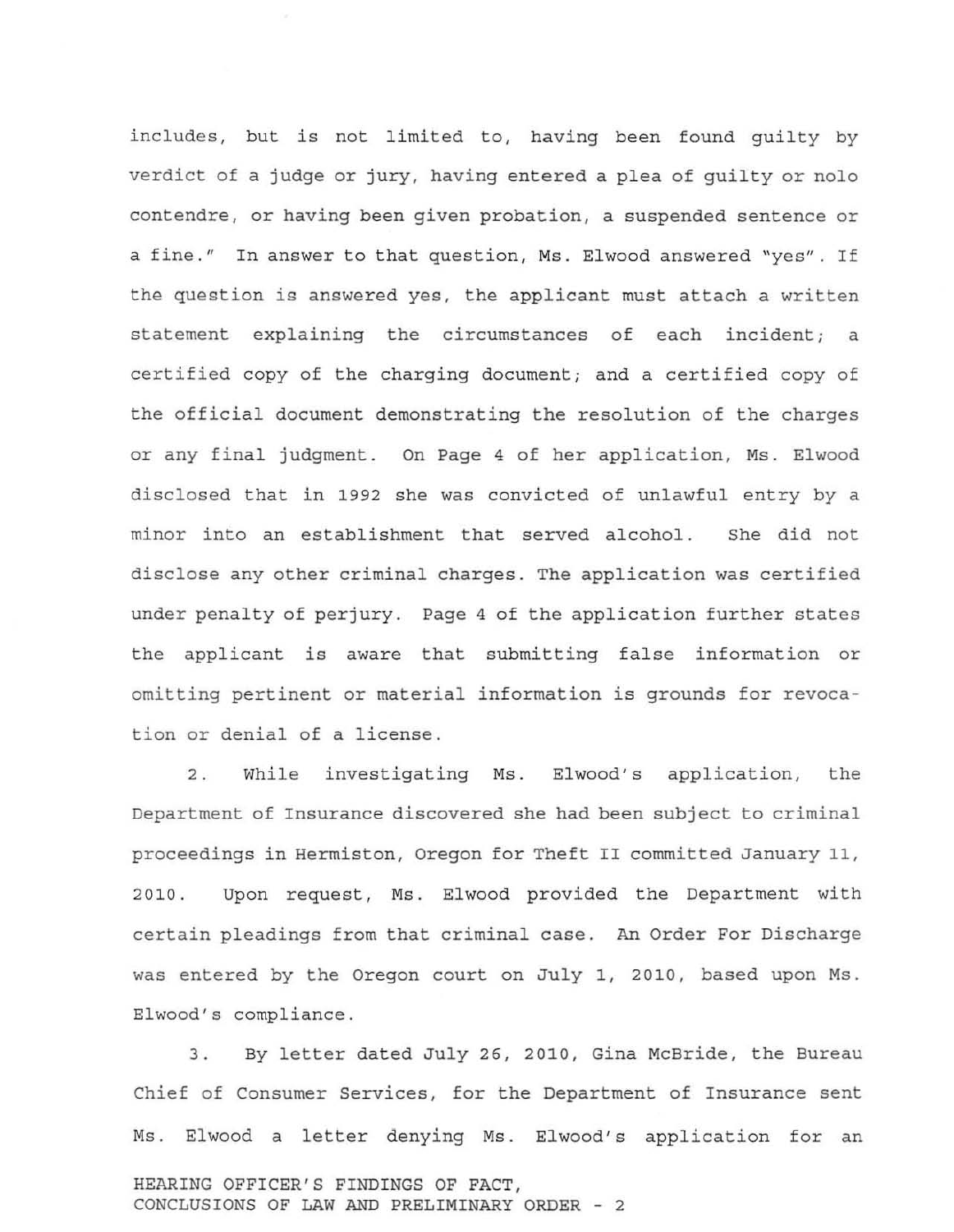individual insurance producer license. The letter notes Ms. Elwood was required to report the criminal charge because she had been placed on probation and the Order was functionally equivalent to a withheld judgment. The charge was also still pending when Ms. Elwood completed her application. Based upon the definition of a "conviction" in the Uniform Application, the Department determined Ms. Elwood should have disclosed this theft charge. The Department advised Ms. Elwood they were denying her application based upon Idaho Code §41-1016(1)(a) which allows the Department to deny an application when an applicant provides incorrect, misleading, incomplete or materially untrue information in the license application.

4. Pursuant to Idaho Code §41-232A, Ms. Elwood requested a hearing in a letter dated July 27, 2010. She alleges she did not intentionally supply false information and did not intend or try to hide anything in her past.

5. The evidence establishes Ms. Elwood did provide incorrect, misleading, incomplete and materially untrue information in his license application.

6. The fact that Ms. Elwood failed to adequately read the application does not provide a defense.

## **CONCLUSIONS OF LAW**

7. Pursuant to Idaho Code §41-1016(1) (a), the Department of Insurance has the authority and grounds to deny Ms. Elwood's application for an Idaho individual insurance producer license.

HEARING OFFICER'S FINDINGS OF FACT, CONCLUSIONS OF LAW AND PRELIMINARY ORDER - 3